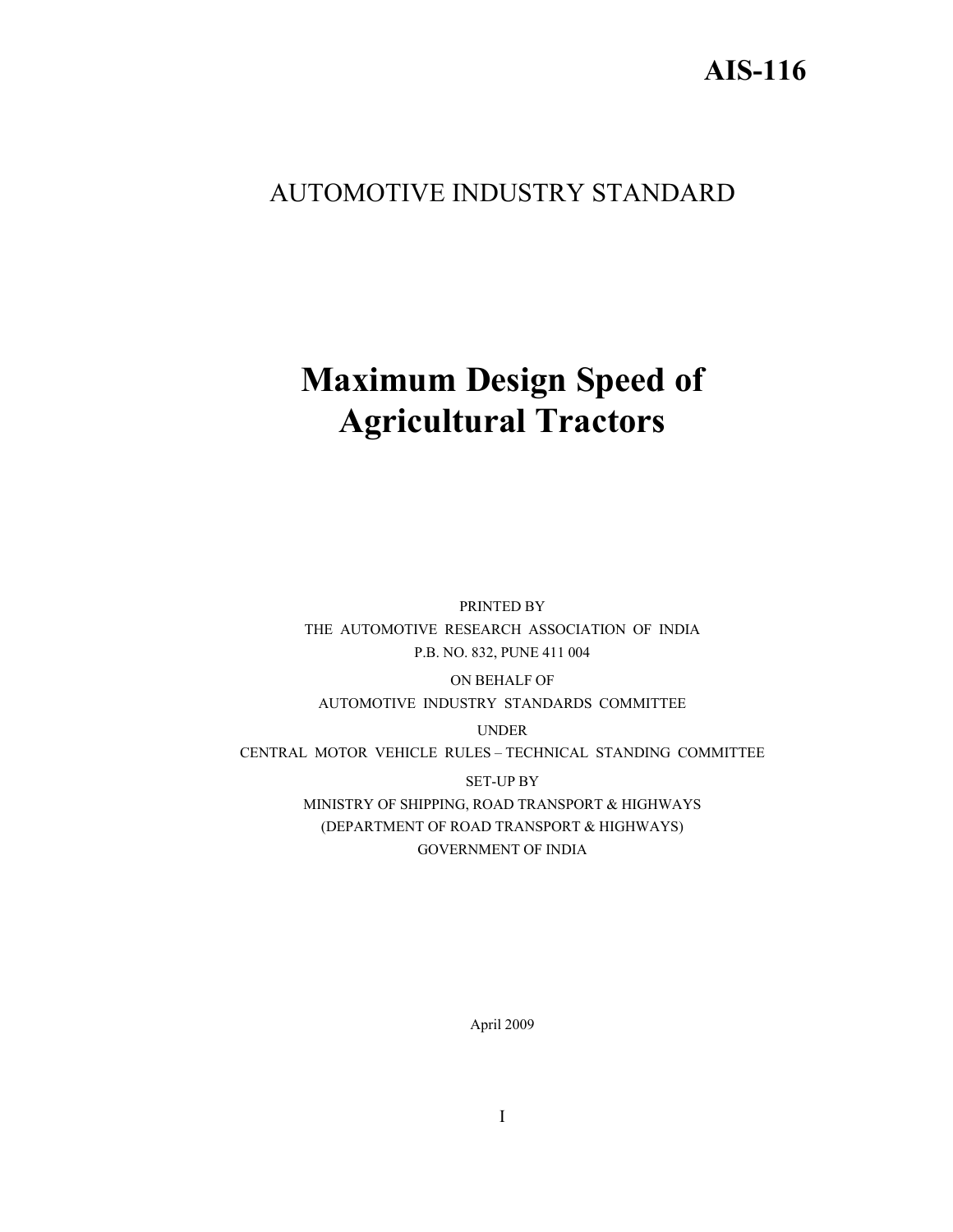| Sr.<br>No. | Corr-<br>igenda. | Amend-<br>ment | <b>Revision</b> | Date | Remark | Misc. |
|------------|------------------|----------------|-----------------|------|--------|-------|
|            |                  |                |                 |      |        |       |
|            |                  |                |                 |      |        |       |
|            |                  |                |                 |      |        |       |
|            |                  |                |                 |      |        |       |
|            |                  |                |                 |      |        |       |
|            |                  |                |                 |      |        |       |
|            |                  |                |                 |      |        |       |
|            |                  |                |                 |      |        |       |
|            |                  |                |                 |      |        |       |
|            |                  |                |                 |      |        |       |
|            |                  |                |                 |      |        |       |
|            |                  |                |                 |      |        |       |
|            |                  |                |                 |      |        |       |
|            |                  |                |                 |      |        |       |

## **Status chart of the Standard to be used by the purchaser for updating the record**

 **General Remarks :**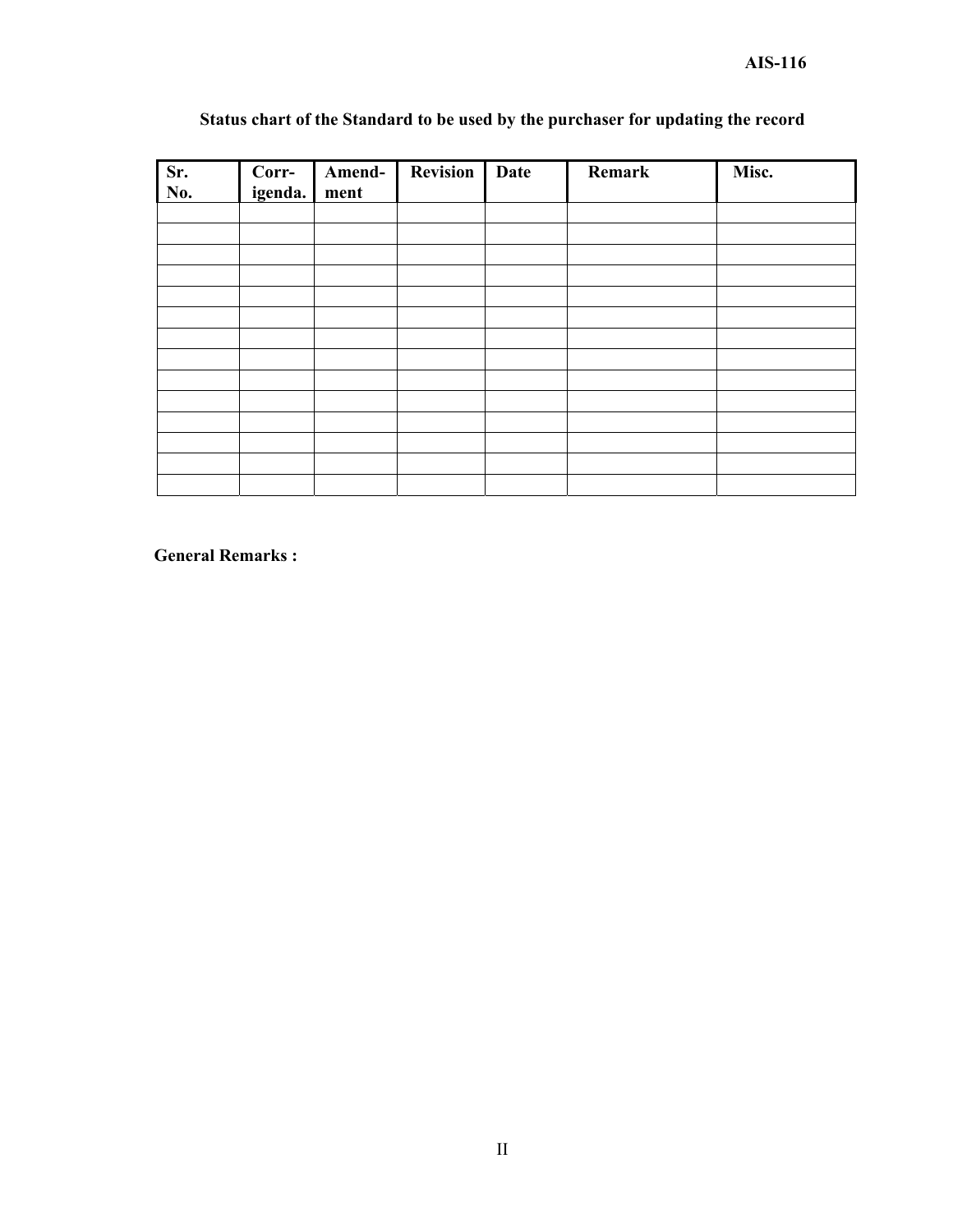#### **INTRODUCTION**

The Government of India felt the need for a permanent agency to expedite the publication of standards and development of test facilities in parallel when the work on the preparation of the standards is going on, as the development of improved safety critical parts can be undertaken only after the publication of the standard and commissioning of test facilities. To this end, the erstwhile Ministry of Surface Transport (MOST) has constituted a permanent Automotive Industry Standards Committee (AISC) vide order No. RT-11028/11/97-MVL dated September 15, 1997. The standards prepared by AISC will be approved by the permanent CMVR Technical Standing Committee (CTSC). After approval, the Automotive Research Association of India, (ARAI), Pune, being the secretariat of the AIS Committee, has published this standard. For better dissemination of this information, ARAI may publish this document on their website.

The standard is framed to verify the manufacturer's claim on maximum design speed of agricultural tractors. This standard specifies the measurement procedure and also norms for qualifying maximum design speed.

The Automotive Industry Standards Committee responsible for preparation of this standard is given in Annex : 1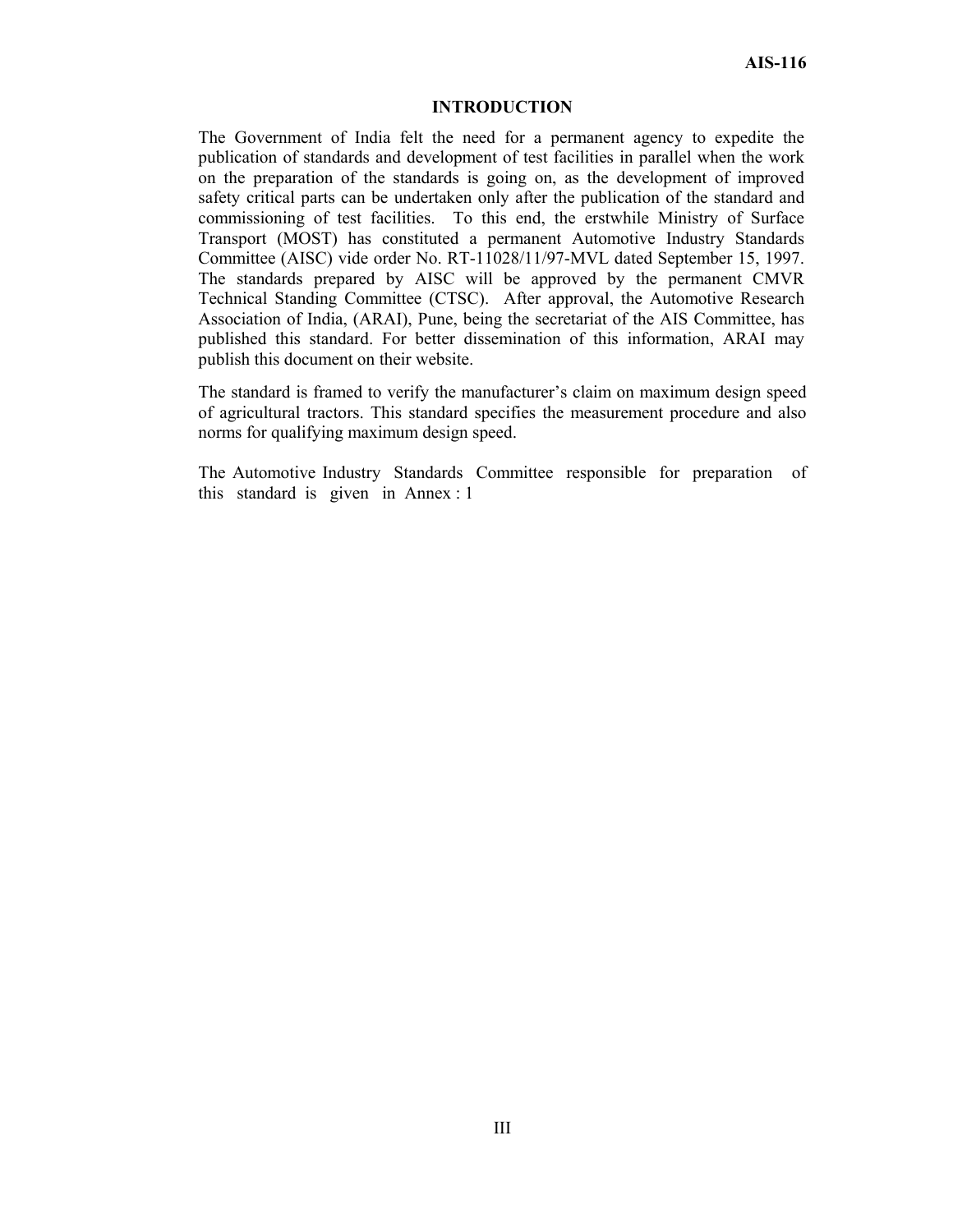## **Maximum Design Speed of Agricultural Tractors**

#### **1.0 SCOPE**

1.1 This standard specifies the measurement procedure for maximum design speed of agricultural tractors and corresponding tolerance on declared maximum design speed.

#### **2.0 DEFINITIONS**

2.1 Agricultural Tractor: As defined in AIS-053.

#### **3.0 GENERAL REQUIREMENTS**

- 3.1. The average speed shall be measured on a straight track, which the tractor shall traverse in both directions from a flying start (in top gear full throttle condition). The soil of the track shall be stabilized. The track shall be flat and at least 100 meters long; however it may include slopes of not more than 1.5 %. The test shall be made in calm weather with a wind velocity not exceeding 5 m/s.
- 3.2. During the test, the tractor shall be unladen and in running order without ballast weights or special equipment and the tyre pressures shall be those specified for road use.
- 3.3. During the test the tractor shall be fitted with new pneumatic tyres having the greatest rolling radius intended by the manufacturer for the tractor.
- 3.4 The gear ratio used during the test shall be that producing the maximum vehicle speed and the throttle shall be fully open.
- 3.5 The settings for the carburetor and ignition and /or the fuel injection pump, the engine power and the no-load engine rotational frequency shall be as specified by the manufacturer.

#### **4.0 TEST PROCEDURE**

- 4.1 Immediately prior to test, the tractor shall be run for a period sufficient to ensure that the engine, transmission oils and coolant are at normal working temperatures. These temperatures shall be maintained during the test.
- 4.2 Drive the tractor over the test roadway with the throttle fully open in the forward gear producing maximum tractor speed.
- 4.3 Measure the maximum design speed over a distance of at least 100 m first in one direction on the test roadway and then in the opposite direction. The time interval for a point on the machine to traverse 100 m shall be recorded.
- 4.4 Determine the maximum design speed as the mean of results of the two successive test-drives in opposite directions.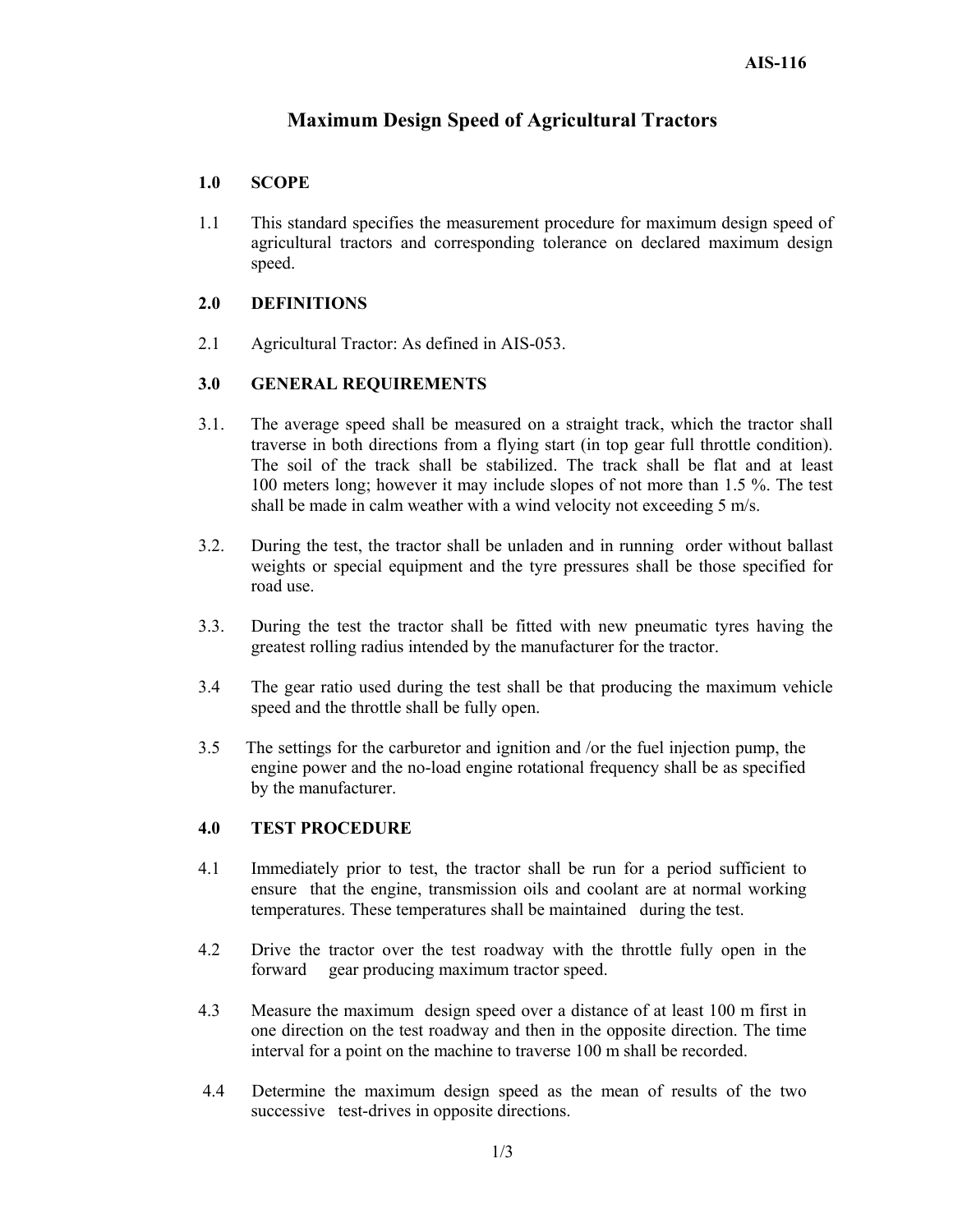- 4.5 Testing agencies may calculate the maximum theoretical speed of tractor using the following inputs:
	- (i) Manufacturer's specified gear ratio of the forward gear producing maximum tractor speed. or

Actual forward movement of the powered wheels corresponding to one complete revolution of engine in the forward gear producing maximum tractor speed.

- (ii) Specified maximum high idle speed of engine, and the speed governor (if fitted).
- (iii) Measured rolling radius of the tyre fitted on tractor.

#### **5. Measuring Tolerances**

5.1 Measuring tolerances in order to take account of various unavoidable errors due, in particular, to the measuring technique and to the increase in running speed of the engine with a partial load, the variation of  $\pm 3$  kmph in declared maximum design speed and measured speed shall be acceptable.